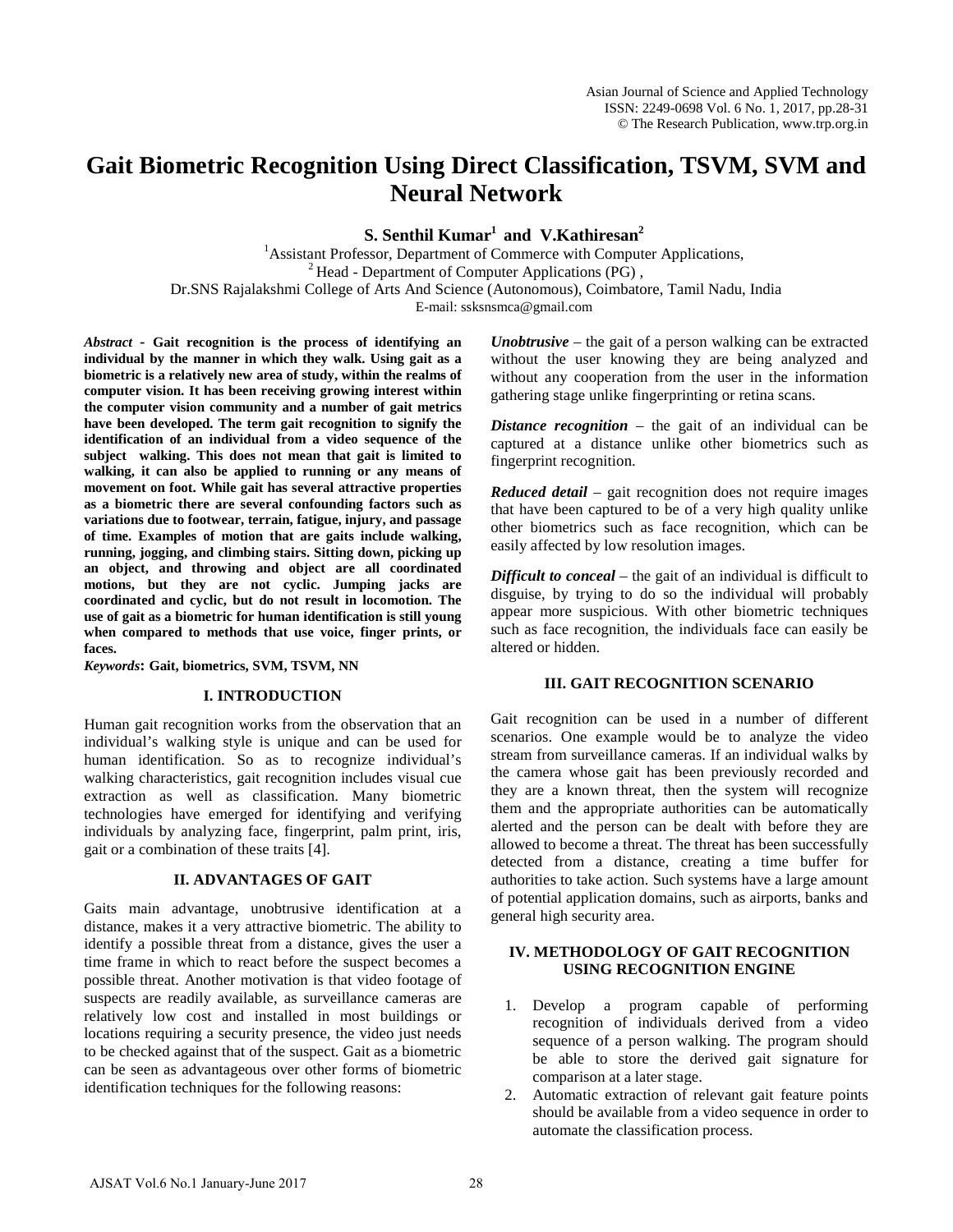

a. Fig.1 Gait Recognition process

*Recognition Engine* – develop the algorithms and functionality that can classify individuals based on extracted gait information.

*Segmentation* – extract the foreground subjects from the video sequence, ready for extracting gait features.

*Feature Extraction* – the segmented image map is used to extract the relevant gait features which will be used for classification.



Fig.2 Overview of Gait Recognition process

The methodology is to first segment the foreground information (i.e. the subject) from the background. The features used to derive the gait signature must be extracted as accurately from the segmented object as possible. These parameters can then be analyzed and stored for recognition use at a later stage.



Fig.3 Testing performance of gait recognition and other biometric systems

The first is to estimate the rate of correct recognition, while the second is to compare the variations in a population versus the variations in measurements. Neither method is entirely satisfactory, but they both provide insights into performance.



Fig.4 Block diagram of a gait recognition / authentication

#### **Background Subtraction**

In this approach moving objects from background in the scene are identified first. Then some of the background subtraction techniques are applied on it .A common approach is to perform background subtraction; which identifies moving objects from the portion of video frame that differs from the background model. The background subtraction generates binary images containing black and white (moving pixels) also known as binary silhouettes. The background subtraction is a class of techniques for segmenting out objects of interest in a scene for applications such as surveillance.

# **Feature Extraction**

Feature extraction is a special form of dimensionality reduction. And when the input data is too large to be processed and it is suspected to be notoriously redundant (e.g. the same measurement in both feet) then the input data will be transformed into a reduced representation set of features (also named features vector). Then transforming the input data into the set of features is called feature extraction.

# **Recognition**

This is the final step of human identification using gait. In this step input videos are compared with sequences stored in database.

# **V. GAIT BIOMETRIC USING DIRECT CLASSIFICATION AND TSVM & SVM**

Direct gait classification methods do not pay attention to the temporal information of gait sequences. They are based on the single representation or key frames extracted from a sequence of gait frames. K-nearest neighbor classifier decides the class of test feature according to the number of the k closest training examples. The most common labeled class among the k closed training examples is chosen as the test feature's class. Collins et al. [5] extract key frames from a walking cycle to form a template, and then perform nearest neighbor classification to template scores. k-nearest neighbor rule is applied by Cunado et al. [6] to frequency information of the hip motion for classification. Cast Rhometric Recognition Using Direct Clussification, TSVM, SVM and Neural Network<br>
Valid English<br>
Valid English<br>
Using Using Cluster<br>
Using Using Cluster<br>
Using Using Using Cluster<br>
Using Using Cluster<br>
Using Using Clu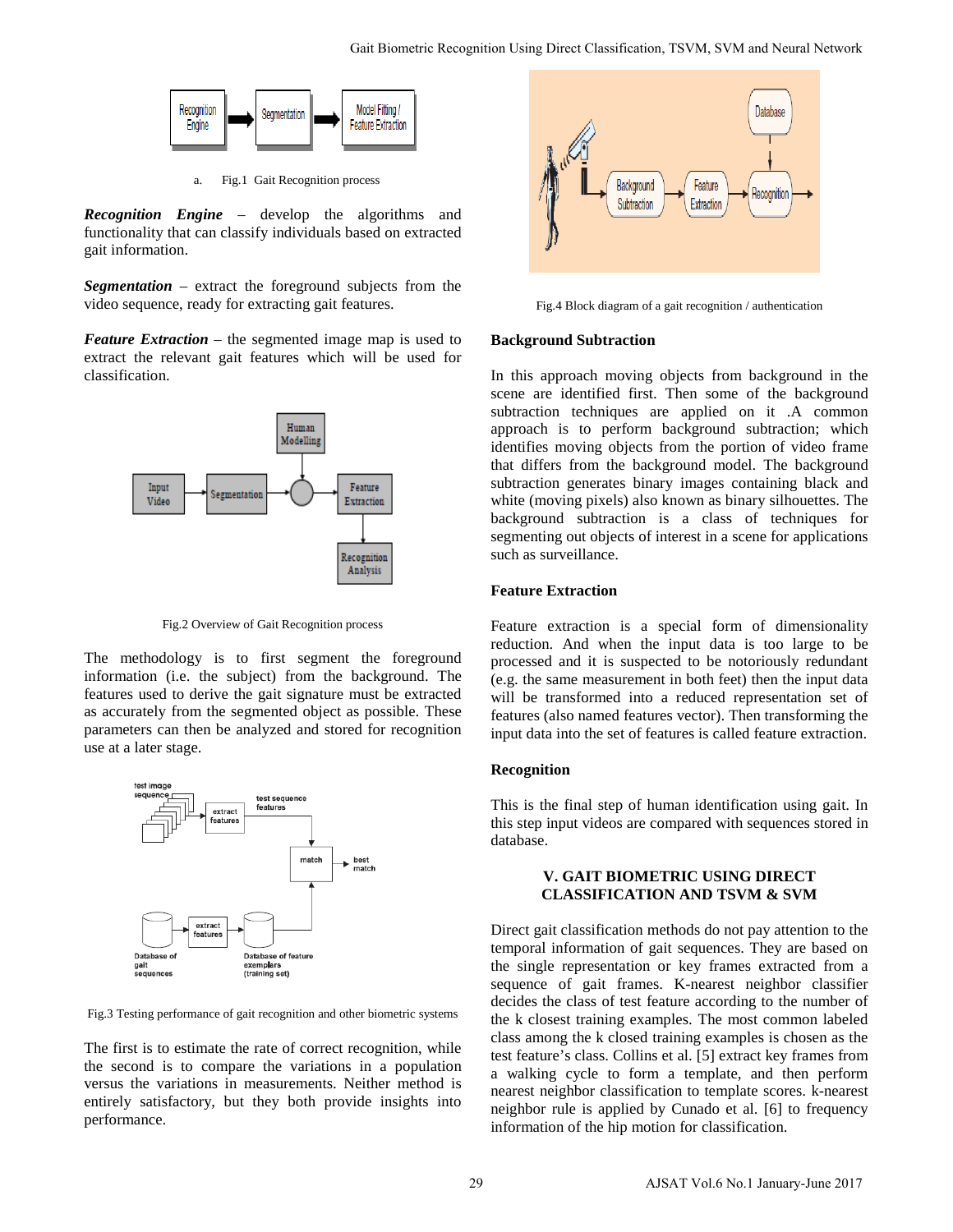Additionally, some authors use various discriminative classifiers. Support vector machine (SVM) is used by Xue et al. [7] for wavelet decomposed features from gait energy image (GEI). SVM is considered as a generalized linear classifier and is a supervised learning method. Instead of using a supervised learning classifier, Dadashi et al. [8] employ transductive support vector machine (TSVM) to perform semi-supervised classification on gait signature extracted by wavelet packets. The TSVM take highdimensional features as input and effectively investigate correlational structures of gait features.

# **Support Vector Machine**

The theory of SVM is based on the idea of structural risk minimization. In many applications SVM has been introduced as a powerful tool for solving classification problems. There are many researchers have used SVM on gait recognition. It is to be noted that SVM is fundamentally a classifier of two -tier. SVM first maps the training samples into a high dimension space (typically much higher than the original data space) and then finds a separating hyper plane that maximizes the margin between two classes. Maximizing the margin is a quadratic programming (QP) problem and can be solved from its dual problem by introducing Lagrangian multipliers of technique. Without any knowledge of the mapping the SVM can find the optimal hyper plane by using the dot product functions in original space that are called kernels of image. There are several kernels proposed by researchers. Here we use radial basis function (RBF). Once the optimal hyper plane is established we can directly use a decision function to classify testing samples. For solving multi-class problems and various methods have been proposed for combining multiple two classes SVMs in order to build a multi-class classifier such as "one-against-one" and "one-against rest" methods. In this paper we use the one against- one method in which  $k(k*1) = 2$  classifiers are constructed and each one trains samples. In classification we use a voting strategy: each two-class SVM is considered as a voter (i.e.  $k$  ( $k * 1$ )  $=$  2 voters in all)and then each testing sample is classified to the class with maximum number of votes. S. Senthil Kumar and V.Kathiresan<br>
Moditionally, some anthosis use various discriminative<br>
Mosifican-Singmer vector mechine (SVM) is used by Xue<br>
tal  $(21)$  for wavelet decomposed features from pail energy<br>
and  $(31)$  for



Fig.5 Gait recognition system using gait dataset and database image

# **VI. NEURAL NETWORK**

An Artificial Neural Network (ANN) is an information processing paradigm that is inspired by the way biological nervous systems such as the brain and process information. Then key element of this paradigm is the novel structure of the information processing system. This is composed of a large number of highly interconnected processing elements (neurons) working in unison to solve specific problems. The ANNs like people learn by example. And ANN is configured for a specific application such as pattern recognition or data classification through a learning process. The Learning in biological systems involves adjustments to the synaptic connections that exist between the neurons. Neural network simulations appear to be a recent development. This field was established before the advent of computers and has survived at least one major setback and several eras. The many important advances have been boosted by the use of inexpensive computer emulations. Therefore following an initial period of enthusiasm and the field survived a period of frustration and disrepute. And during this period when funding and professional support was minimal and important advances were made by relatively few researchers. These pioneers were able to develop convincing technology which surpassed the limitations identified by Minsky and Papert. Minsky and Papert, published a book (in 1969) in which they summed up a general feeling of frustration (against neural networks) among researchers and was thus accepted by most without further analysis. And currently the neural network field enjoys a resurgence of interest and a corresponding increase in funding. Then first artificial neuron was produced in 1943 by the neurophysiologist Warren McCulloch and the logician Walter Pits. And the technology available at that time did not allow them to do too much. Neural networks with their remarkable ability to derive meaning from complicated or imprecise data and can be used to extract patterns and detect trends that are too complex to be noticed by either humans or other computer techniques. And trained neural network can be thought of as an "expert" in the category of information it has been given to analyze.

# **VII. CONCLUSION**

The future goals include evaluating gait features that support the tasks of people recognition and gender classification, and finding appearance based features that facilitate recognition of an expanded set of human action classes such as jogging, throwing a ball, etc.

#### **REFERENCES**

- [1] McGeer, T.: Passive walking with knees. In: IEEE International conference on Robotics and Automation. (1990) 1640–1645
- [2] Laszlo, J., van de Panne, M., Fiume, E.: Limit cycle control and its application to the animation of balancing and walking. In: SIGGRAPH 96. (1996) 155–162
- [3] S .Sarkar, P.J.Phillips, Z.Liu, I.R.Vega, P.Grother, and K.W.Bowyer, "The human id gait challenge problem: Data sets, performance, and analysis," *IEEE Trans. Pattern Anal. Mach. Intell.*, vol. 27, no. 2, pp. 162–177, February 2005.